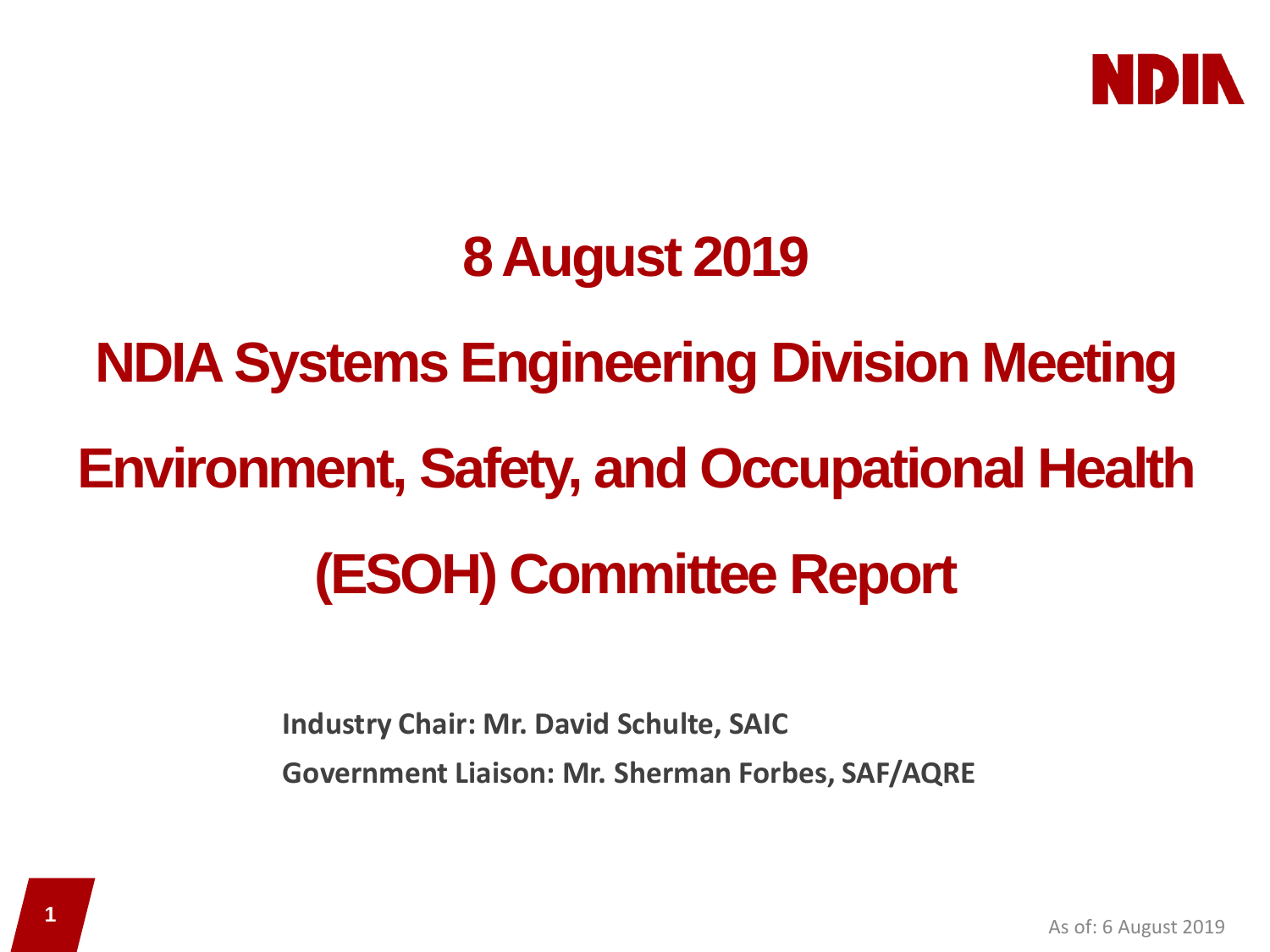## **Status Update**



| 2019 Tasks                                                                                                                                                                                                                                                                                                                                                                                                                                                                                                                                                                                                                                                                                                                           | <b>Status</b> | Accomplishments (deliverables, etc.)                                                                                                                                                                                                                                                                                                                                                                                                                                                                                                                                                                                                                                                                                                                                                                                                                                                                                                                                                                                                                                                                                                                                                                                                                                                                                                                      |
|--------------------------------------------------------------------------------------------------------------------------------------------------------------------------------------------------------------------------------------------------------------------------------------------------------------------------------------------------------------------------------------------------------------------------------------------------------------------------------------------------------------------------------------------------------------------------------------------------------------------------------------------------------------------------------------------------------------------------------------|---------------|-----------------------------------------------------------------------------------------------------------------------------------------------------------------------------------------------------------------------------------------------------------------------------------------------------------------------------------------------------------------------------------------------------------------------------------------------------------------------------------------------------------------------------------------------------------------------------------------------------------------------------------------------------------------------------------------------------------------------------------------------------------------------------------------------------------------------------------------------------------------------------------------------------------------------------------------------------------------------------------------------------------------------------------------------------------------------------------------------------------------------------------------------------------------------------------------------------------------------------------------------------------------------------------------------------------------------------------------------------------|
| 1. Develop practical guidance for integrating<br>ESOH into Digital Engineering (DE)/Model<br><b>Based Systems Engineering (MBSE)</b><br>- Focus on providing ESOH risk and<br>requirements data inputs and extracting<br><b>ESOH-related data</b><br>- Evaluate Industry/Government efforts<br>- Participate in relevant meetings and<br>initiatives<br>- Work with AIA Hazardous Materials<br>Committee responsible for NAS411 and<br>NAS411-1 to develop a method to exchange<br>digital Hazardous Materials (HAZMAT) data<br>between the system model, hazard tracking<br>system, and logistics product databases<br>- Using HAZMAT management as pathfinder<br>for integrating full scope of ESOH<br>considerations into DE/MBSE | In Progress   | • Developed Hazardous Materials (HAZMAT)/National Aerospace Standard<br>(NAS)411-1, "Hazardous Materials Tracked List," SysML Model Library<br>• Goal: Library importable by Digital Engineering tools<br>• Demonstrated Library to Boeing representatives on 24 June, and to<br>SAF/AQRE and DASD(S) representatives on 19 July 2019<br>• Next steps:<br>(1) Collaborate with Boeing and USAF on one or more pilot use cases on<br>integration of the Library into MBSE Life Cycle Materials/ Product<br>Management tools/software initiatives to include collaboration with vendors<br>that are digitizing Safety Data Sheets. Any interested Industry<br>representatives are invited to participate in a Library pilot use case.<br>(2) Developing a proposal for AIA to adopt the Library and make it available<br>as part of NAS411-1 purchases.<br>• Participated in DoD and AIA Working Group meetings on NAS411 and 411-1,<br>and held a Face-to-Face principals meeting on 8 July<br>• Discussed proposed updates to NAS411 and 411-1<br>• Continued discussions on the digital exchange and standardization of<br>electronic HAZMAT data using IPC-1754, Materials Declaration Standard.<br>• AIA is reaching out to ASD (S), Mr. McMahon, regarding DoD policy to have<br>DoD Acquisition and Sustainment Program Offices use NAS411 and 411-1 |
| 2. Assess impact of DoD Reorganization of<br>"Operational Safety" to USD (P&R) from USD<br>(R&E) and USD (A&S)                                                                                                                                                                                                                                                                                                                                                                                                                                                                                                                                                                                                                       | Completed     | • DoD centralized safety and health under USD (P&R); Environmental<br>Management under USD (A&S)<br>• DoD Acquisition ESOH IPT led by ODUSD(S) responsible for system<br>development and sustainment policy on environmental management and<br>system safety integration into engineering<br>• USD (A&S) rewriting DoDI 5000.02                                                                                                                                                                                                                                                                                                                                                                                                                                                                                                                                                                                                                                                                                                                                                                                                                                                                                                                                                                                                                           |
| 3. ESOH Committee Meeting                                                                                                                                                                                                                                                                                                                                                                                                                                                                                                                                                                                                                                                                                                            | In Progress   | • 21 participants at the June 2019 ESOH Committee meeting:<br>Industry 6 (29%), OSD 3 (14%), Army 2 (10%), Navy 4 (19%), Air Force 5<br>(24%); DCMA 1 (5%)<br>• Holding ESOH Committee meeting this afternoon (next chart)                                                                                                                                                                                                                                                                                                                                                                                                                                                                                                                                                                                                                                                                                                                                                                                                                                                                                                                                                                                                                                                                                                                                |
| 4. NDIA SE Conference ESOH Track                                                                                                                                                                                                                                                                                                                                                                                                                                                                                                                                                                                                                                                                                                     | In Progress   | • ESOH track formalized - 19 presentations selected; Follows HSI track. to<br>enable maximum participation in both due to content overlap                                                                                                                                                                                                                                                                                                                                                                                                                                                                                                                                                                                                                                                                                                                                                                                                                                                                                                                                                                                                                                                                                                                                                                                                                 |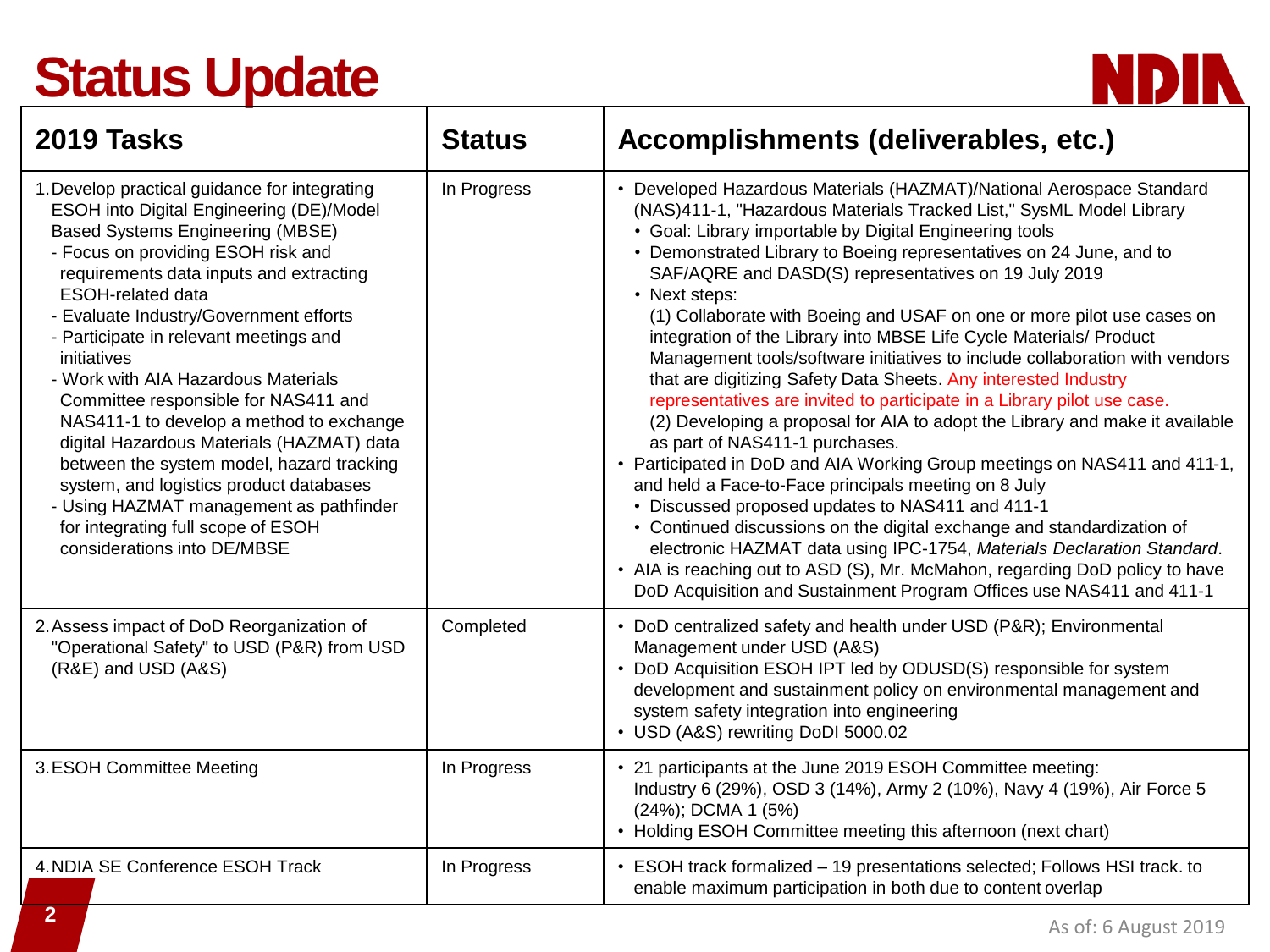## **ESOH Committee Meeting Information**



- **Date: August 8, 2019**
- **Time: 1430 – 1600 EDT**
- **Location: Booz Allen Hamilton, 1550 Crystal Drive, Arlington-Crystal City, Room 11119, 11th Floor (check-in and badge), POC: Lucy Rodriguez**
- **Preferred participation via teleconference and web**
	- Call-in Number: 877-885-1087; Access Code 7706930636#
	- Web Link: <https://connect.apan.org/aug2019ndiaesoh/>
- **Meeting Agenda:** 
	- NDIA Systems Engineering Division ESOH Committee Report
	- Demonstration of the Hazardous Materials/NAS411-1 SYSML Model Library Characterizing Applicable ESOH Data and Adapting It for Use with Digital Engineering Tools
	- Overview of Draft DODI 5000.UC, "Operation of the Middle Tier of Acquisition (MTA)"
	- Update on ESOH Track at 22nd Annual NDIA Systems & Mission Engineering **Conference**